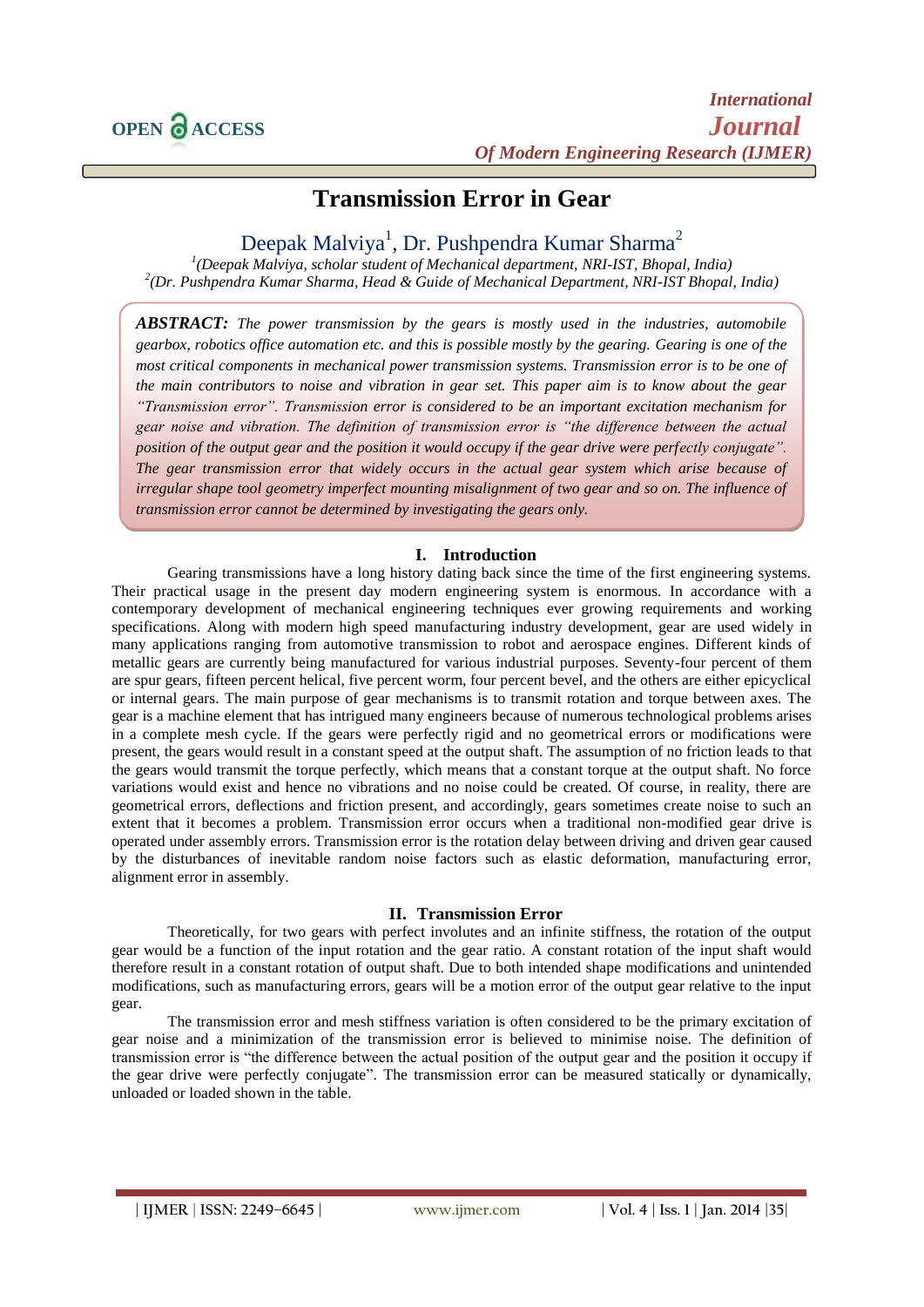|              |      | Load (Torque)             |                      |
|--------------|------|---------------------------|----------------------|
|              |      | Low                       | High                 |
| <b>Speed</b> | Low  | <b>Static</b><br>unloaded | <b>Static Loaded</b> |
|              | High | Dynamic<br>Unloaded       | Dynamic<br>Loaded    |

## **III. Static Transmission Error**

The main source of excitation in gearboxes is generated by the meshing process. Researchers usually assume that transmission error and variation in gear mesh stiffness are responsible of noise radiated by the gearbox. The transmission error characteristics depend on the instantaneous situations of the meshing tooth pairs. Under load at very low speed (static transmission error), these situations result from tooth deflections and manufacturing errors.

Under operating conditions, the mesh stiffness variation (due to variations in the length of contact line and tooth deflections) and the excitation located at teeth mesh point generate dynamic mesh force which is transmitted to the housing through shafts and bearings. Noise radiated by the gearbox is closely related to the vibratory level of the housing.

Predicting the static transmission error is a necessary condition to reduce noise radiated from the gearbox. Various researchers deals with estimation of static transmission error and mesh stiffness variations of gears. They are worked based on a 3D finite element analysis of tooth deflections, using two different modelling and solvers.

Two methods are used to solve the static equilibrium of the gear pair, in order to estimate load distribution and static transmission error, for a set of successive positions of the driving wheel. Different modelling of a generic gear pair have been built in order to analyse the effect of wheel body deformation and interactions between adjacent loaded teeth. They have found satisfied results.



## **IV. Dynamic Transmission Error**

The most relevant transmission error measurements for noise and vibration predictions are probably the dynamic. When measuring dynamic transmission error, the gears should be in the gearbox, because the dynamical properties of the system consisting of gears, shaft, bearings and casing are important. Dynamic transmission error is taken as the parameter for the modelling of noise in geared transmission. In the last two decades there is plenty of work has been concentrating on modelling of the dynamic transmission error for spur and helical gears and representing the influence of the dynamic transmission errors on the level of noise in the geared transmission. Lately, there have been several experiments conducted in order to isolate particular noise effects like noise, meshing action noise and backlash noise simply by measuring the dynamic transmission error. For different analysis purpose, there are several modelling choices such as a simple dynamic factor model, compliance tooth model, torsional model, and geared rotor dynamic model. Using the free vibration analysis critical parameters such as natural frequencies and vibration modes that are essential for almost all dynamic investigations can be calculated.